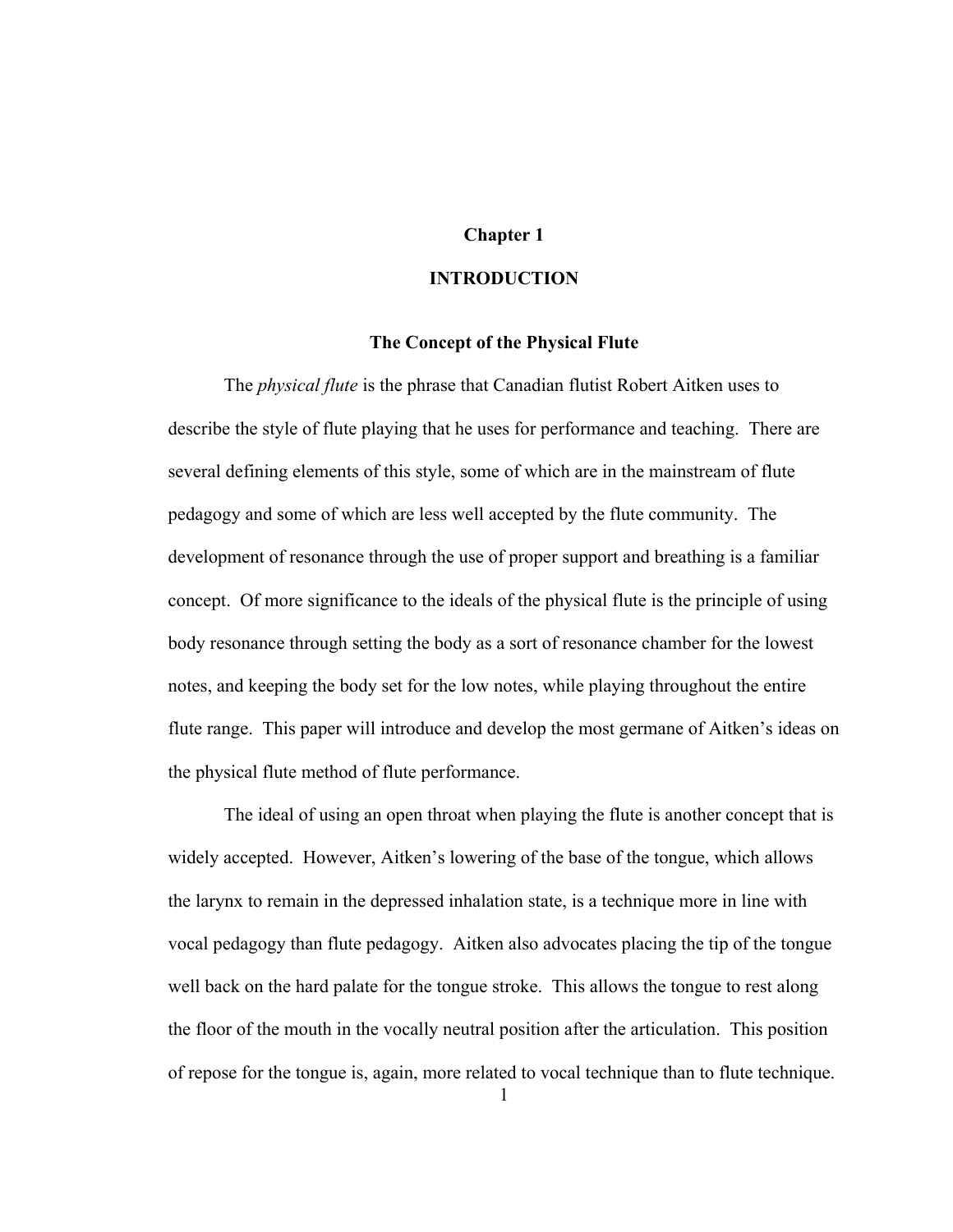Another important aspect of the physical flute is the use of the embouchure to achieve the goal of greater flexibility. Although there is little consensus among flute pedagogues as to the mechanics of the flute embouchure, through demonstration it can be shown that a little known physical property of air jets can aid in the development of a more or less automatic embouchure. The author uses the term *automatic embouchure* to refer to the ability of the flutist to use the downward pressure of the upper lip to allow the force of the air stream to control the forward and backward motion of the lips. This means of controlling the lips can increase the agility of the flutist as extremely small, nearly unconscious, lip movements can be used for wide leaps and register changes. After the internalization of the muscular processes involved through practicing the harmonic lip exercises in Chapter 4, the flutist should find that the lip motions which facilitate the selection of sounding partials should occur automatically.

The acoustic principle brought into play asserts that the distance from the source of the air jet (the lip opening) to the striking surface (the far edge of the flute embouchure hole) can help determine which partial of the flute tone sounds. The closer the lips are to the far wall of the embouchure hole, the higher the partial that will sound. This principle will be explored in Chapter 2.

The automatic embouchure is accomplished through the lowering of the upper lip into the lower lip, which results in the lip opening becoming smaller. If the flutist maintains constant support, this creates an increase in the air pressure behind the lips. If the lips are unencumbered by the teeth and if the lower lip is sufficiently relaxed, the lower lip, and to a lesser extent the upper lip, will move forward. This will decrease the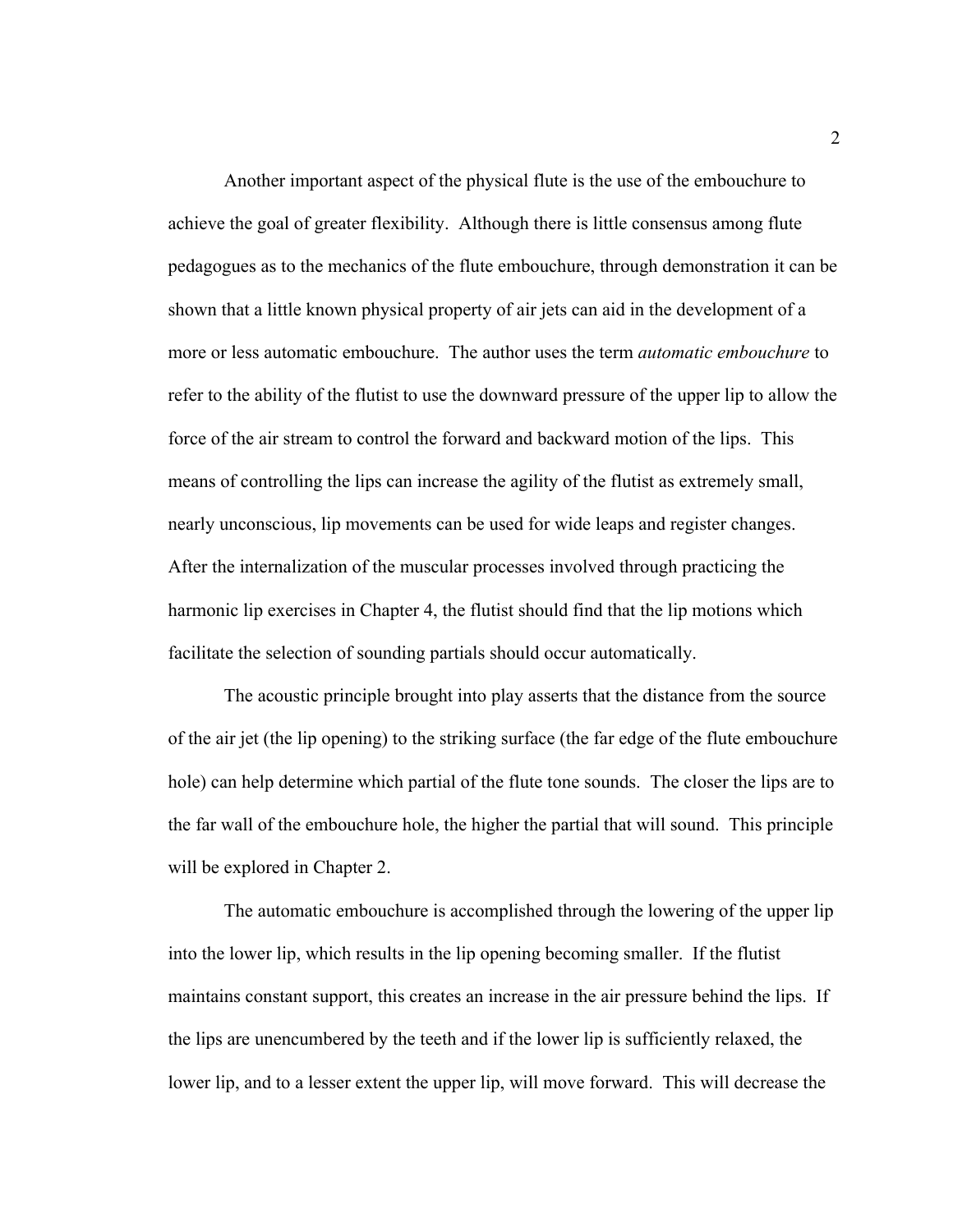distance between the lips (the acoustic source of the air stream) and the strike wall of the embouchure plate allowing higher partials to sound. The opposite effect holds true as well. As the upper lip relaxes, the lips retreat somewhat allowing the lower partials to sound.

This is different from the traditional concept of embouchure that places a greater emphasis on consciously moving the lips, and perhaps the lower jaw, forward and blowing harder in order to change to change registers. The ability to use such small motions of the lips to change registers allows the resonance cavities in the mouth and throat to remain unchanged during the production of the sound. This aids in the production of a continuous homogeneous sound.

The defining characteristics of the physical flute combine the sometimes vague concepts of proper support and resonance with the use of a very facile embouchure to achieve the goals of flexibility, homogeneity of sound, and ease of playing. It is the intention of this paper, in the light of Aitken's ideas, to clarify these concepts of support, resonance, and embouchure. This paper sets out a systematic means of allowing the flutist to utilize these concepts in order to become a better flutist, and, ultimately, to become a better musician.

While this paper uses Aitken's ideas as a springboard for developing the concepts of the physical flute, the exercises are the result of the author's attempts for the past twenty years to incorporate these ideas into his performance and teaching. It is interesting to note that validation of many of these concepts comes not only from the flute pedagogy, but also from the vocal pedagogy.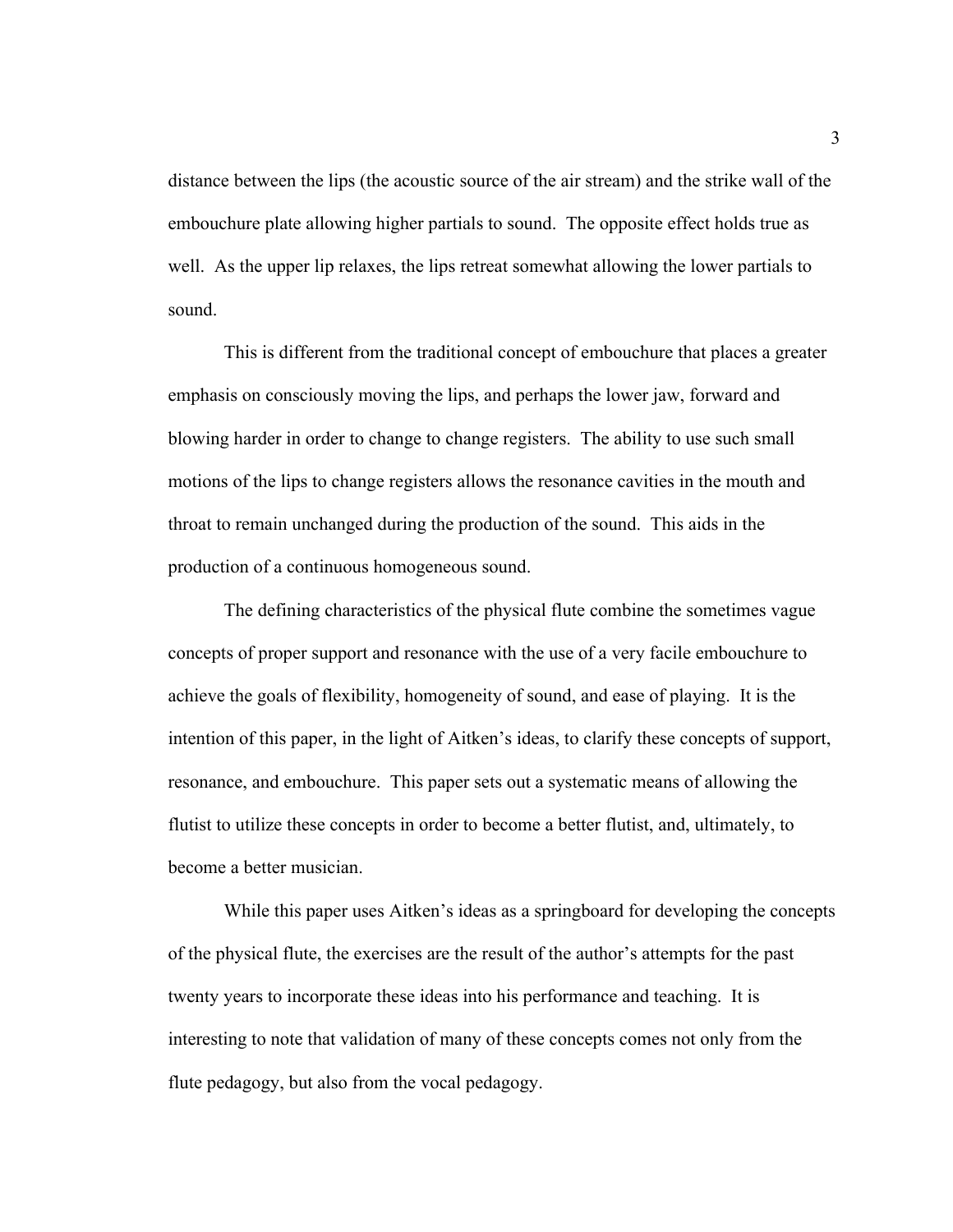# **Robert Morris Aitken, Canadian Flute Virtuoso**

Robert Aitken is an internationally renowned flute virtuoso, a conductor, music director, and a composer and vigorous proponent of New Music. He is also well known for his pedagogical theories regarding the physicality of flute playing. Aitken has been a frequent performer and panelist at National Flute Association conventions where literally thousands of flute players over the years have been exposed to his theories.<sup>1</sup> Currently, Aitken teaches at the *Staatliche Hochschule für Musik* in Freiburg, Germany and is the artistic director of the New Music Concerts in Toronto.<sup>2</sup> He has also served as the director of the Advanced Studies in Music Program at the Banff Center and has served as professor of flute at the University of Toronto and at various other universities in Canada.<sup>3</sup> As an example of the international demand for Robert Aitken, the master clinician, the Flute Network web site list of master classes for 1999 lists Aitken master classes at the *ARISTOXENOS* Summer Academy of Music in Aegion, Greece, the Taiwan Music Festival in Taipei, Taiwan, and at the Vienna Master Courses in Vienna, Austria.4

<sup>&</sup>lt;sup>1</sup>The author attended one such forum at the National Flute Association's Tenth Anniversary Convention in Seattle on August 21, 1982. The topic was flute fitness, "Beyond the Instrument and the Music." Panelists Aitken and Alexander Murray, a proponent of the Alexander technique, presented rather disparate views on physicality and breathing.

<sup>2</sup> David Charles Foley, cover text, *Toward the Sea, Music for Flute and Harp,* BIS CD-650.

<sup>3</sup> *Canadian Who's Who 1997 on the World Wide Web,* s.v. "Robert Aitken," available from http://utpress.utpress.utoronto.ca/cww/cw2w3.cgi; Internet; accessed 21 June 1999.

<sup>&</sup>lt;sup>4</sup> The Flute Network 1999 Master Class Listings," Online database, available from http://www.flutenet.com/msclass; Internet; accessed June 21,1999.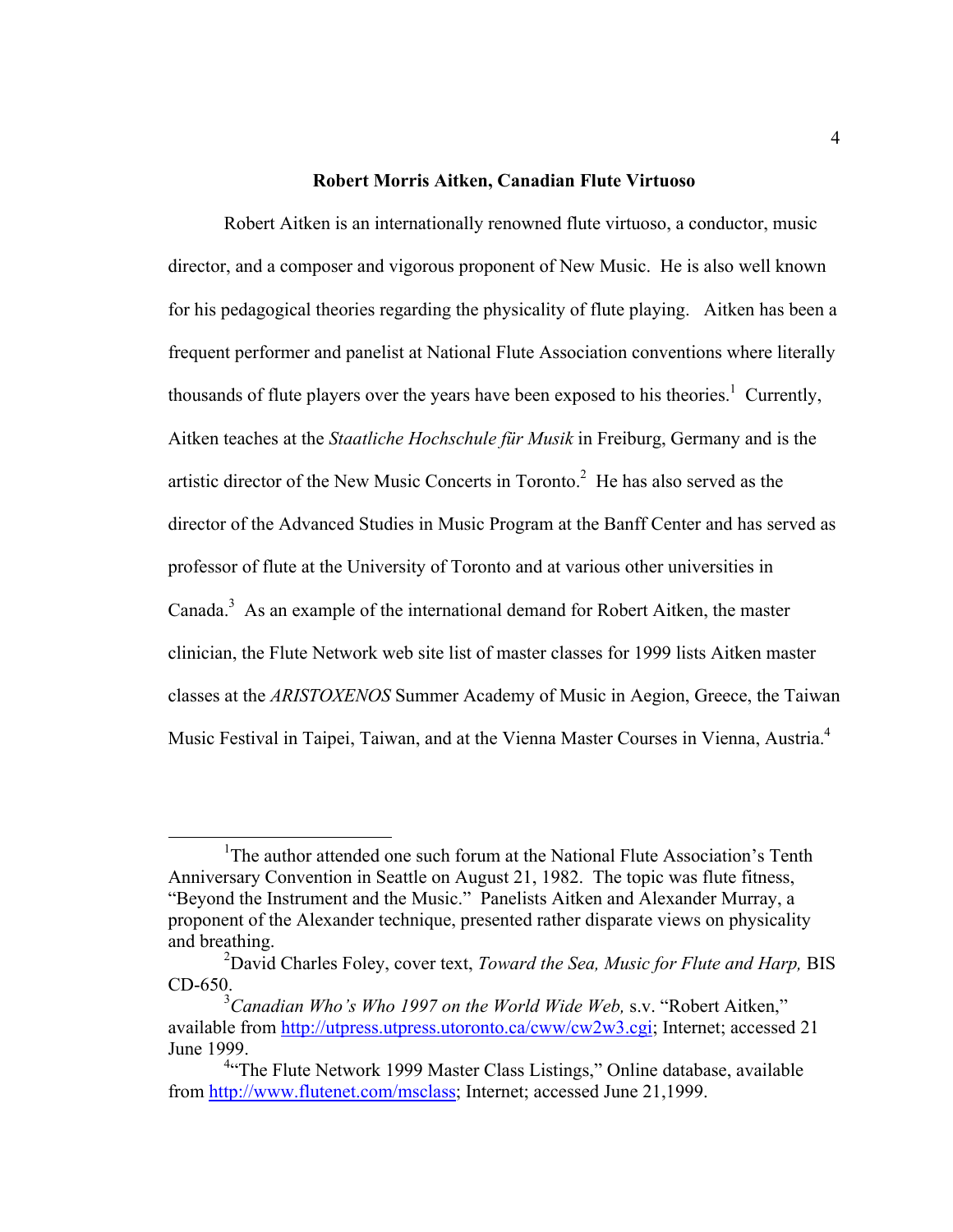Aitken was born in 1939 in Kentville, Nova Scotia. At the age of nineteen, he became the youngest principal flutist in the history of the Vancouver Symphony Orchestra, and later held principal positions with the Stratford Festival Orchestra, the CBC Symphony Orchestra, the Marlboro Festival Orchestra, and the Toronto Symphony Orchestra. Aitken has toured over thirty countries as a performer, conductor, composer, and teacher. Aitken has won the Prix de la Recherche Artistique de Royan, has been a prizewinner at the Concours Internationale de Flute de Paris, and has received the Canada Music Citation for his outstanding dedication to Canadian music. He has also received the Order of Canada for his musical activities. $5$ 

 Aitken has studied with many outstanding flutists including Nicolas Fiore, Frederick Wilkins, and Julius Baker. During 1964, as the recipient of a Canada Council grant, Aitken studied in Europe with Jean–Pierre Rampal, Severino Gazzelloni, Herbert Barwahser, and André Jaunet. For several years, Aitken was a participant at the Marlboro Institute and studied there with Marcel Moyse, whom he considers his major teacher  $^6$ 

 Aitken has recorded over 40 records and compact discs on various labels including CBC, BIS, Koch, Denon, and Marquis.<sup>7</sup> For those who have not heard him perform live, these recordings serve to establish his credentials as a virtuoso flutist. He has recorded works from the baroque to the avant–garde, which clearly show his mastery

<sup>&</sup>lt;sup>5</sup>Foley.

<sup>6</sup> Ibid.

<sup>7</sup> For a complete discography of Aitken recordings, see Denis Verroust, "*Robert Aitken, Un Musicien Complet*, " *La Traversiere* January 1997, 44-51.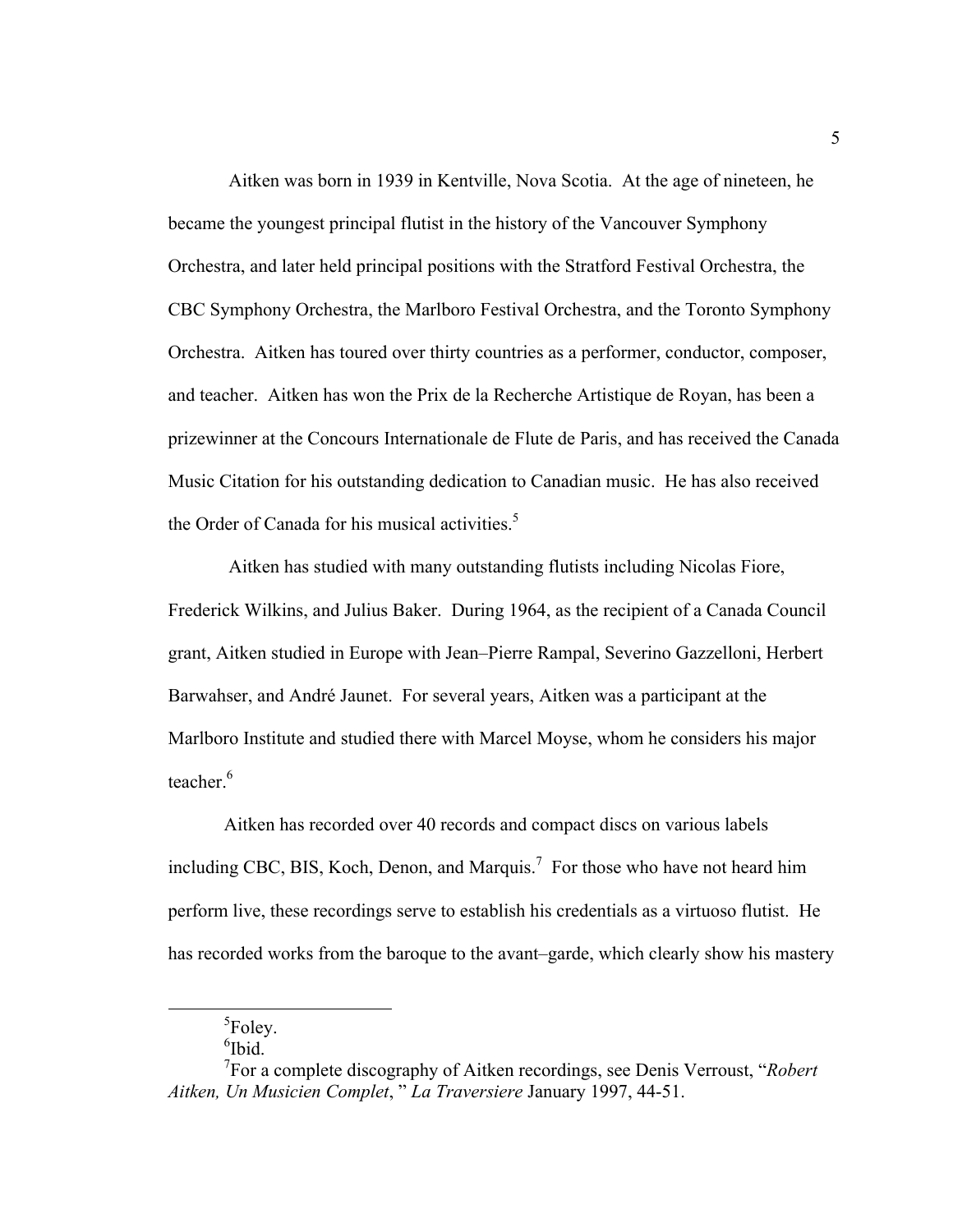of the flute. Notable recordings include the recordings of the music of the Doppler brothers, virtuoso flutists who toured Europe in the early eighteen hundreds, which he recorded with Norwegian flutist Per Oien for the BIS label.<sup>8</sup> Another of Aitken's recordings that shows the ease with which he performs virtuoso works is "The Virtuoso Flute" with works for flute and piano by Boehm, Kuhlau, Paganini (arranged by Callimahos), Saint–Saëns, and Taffanel.<sup>9</sup> In 1980, Aitken and harpist Erica Goodman won the Grand Prix du Disque Canada for their recording "Flute & Harp," which includes works by Donizetti, Hovhaness, Krumpholtz, and Spohr.<sup>10</sup>

 Another notable more recent Aitken recording with harpist Erica Goodman includes Takemitsu's *Toward the Sea III* for alto flute and harp.<sup>11</sup> Also included on the recording are works by Inghelbrecht, Damase, Lauber, and Petra–Basacopol.

### **A Flute Lesson With Robert Aitken**

In December of 1980, the author traveled from Louisville, Kentucky to Toronto, Ontario, Canada to take a private lesson with Aitken. Having heard Aitken perform live and on recordings, the author knew that Aitken was an excellent flutist capable of performing with virtuosity and élan. The author also knew Aitken as a teacher who emphasized the physicality of flute playing. The author had recently participated in a

<sup>8</sup> Doppler, Franz and Karl, *The Complete Music for Flute and Piano*, flutists Robert Aitken and Per Oien with pianist Geir Henning Braaten, BIS CD-145/146.

<sup>9</sup> Robert Aitken, *The Virtuoso Flute,* flutist Robert Aitken with pianist Elisabeth Westenholtz, BIS LP-166 Stereo.

<sup>&</sup>lt;sup>10</sup>Robert Aitken, *Flute and Harp*, flutist Robert Aitken with harpist Erica Goodman, BIS LP-143 Stereo.

<sup>&</sup>lt;sup>11</sup>Robert Aitken, *Toward the Sea*, flutist Robert Aitken and harpist Erica Goodman. BIS CD-650 Digital.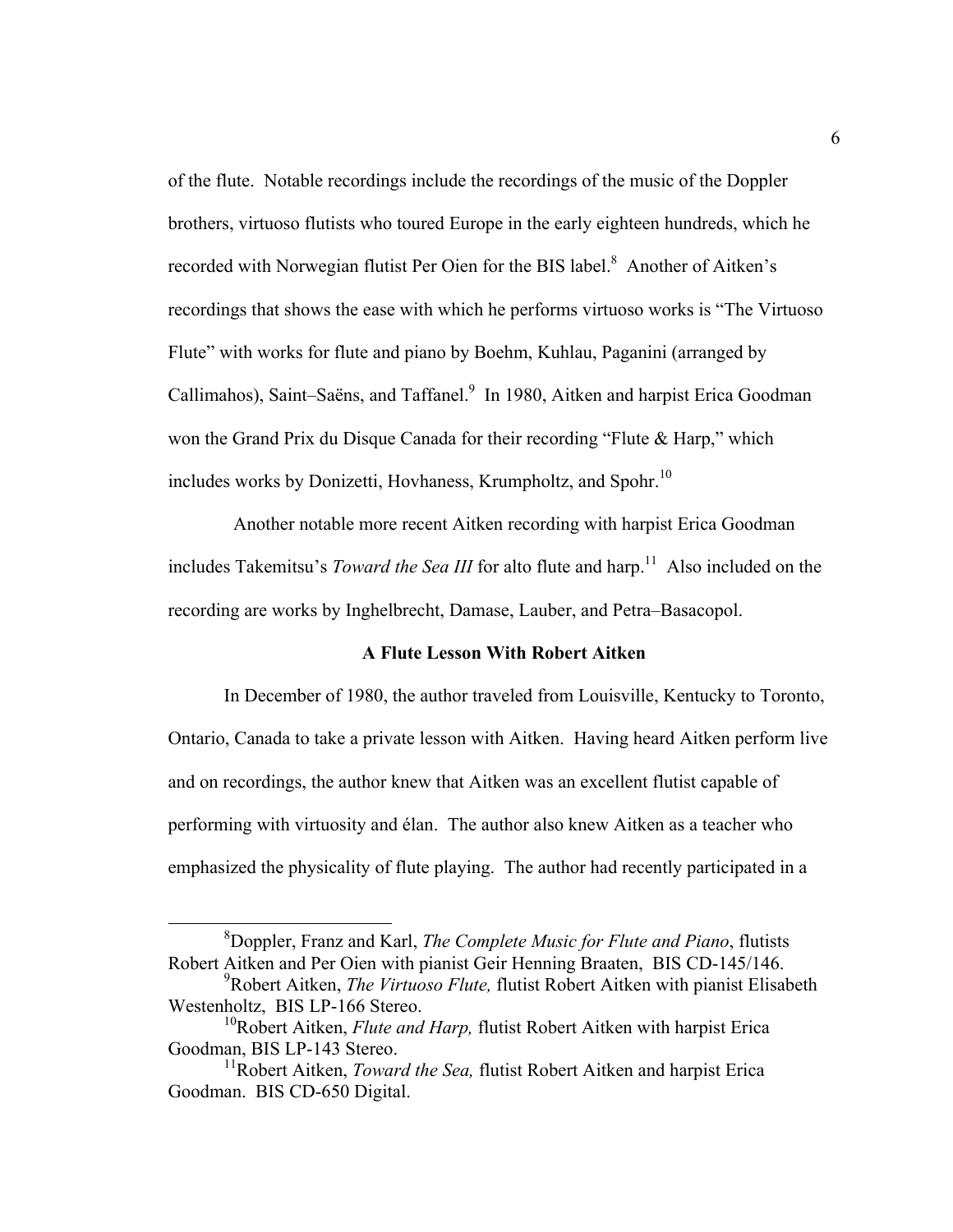baroque flute master class with David Hart and had been made aware or reminded of the concept of keeping the diaphragm area expanded while the abdominal muscles contract during the exhalation to provide proper support. The author had then taken a few lessons with noted flutist James Pellerite, who had reinforced that theory of support.

The lesson with Aitken was extremely valuable. Aitken spoke with animation and with clarity of ideas—ideas that seemed, in several ways, quite original. The focus of the lesson for the writer was on three specific areas—all related to the manner of playing that Aitken calls the physical flute. These areas included proper breathing and support, the placement of the vocal tract with emphasis on the lowered position of the base of the tongue linked to a high, nearly backward, placement of the tip of the tongue for the tongue stroke, and development of a flexible embouchure.

Aitken also placed considerable emphasis on good body position—a relaxed posture with the spine well aligned. When used in conjunction with one another, these elements of performance allow the flutist to develop an approach to flute playing that allows the performer to play with agility and with a resonant, homogenous sound.

Aitken used several demonstrations to illustrate the cogent points of the physical flute. First, he illustrated that it was possible to set one's body for the high notes and to randomly finger notes and only play in a range of high notes. The flutist/reader can demonstrate this by playing a timbral trill on high  $G(G_6)$ . If the flutist sets his or her body for the high G while fingering the harmonics, only the high G will come out. To set the body for the highest notes, the flutist can simply keep the jaws fairly closed and not take a very deep breath. Example 1.1 illustrates this point.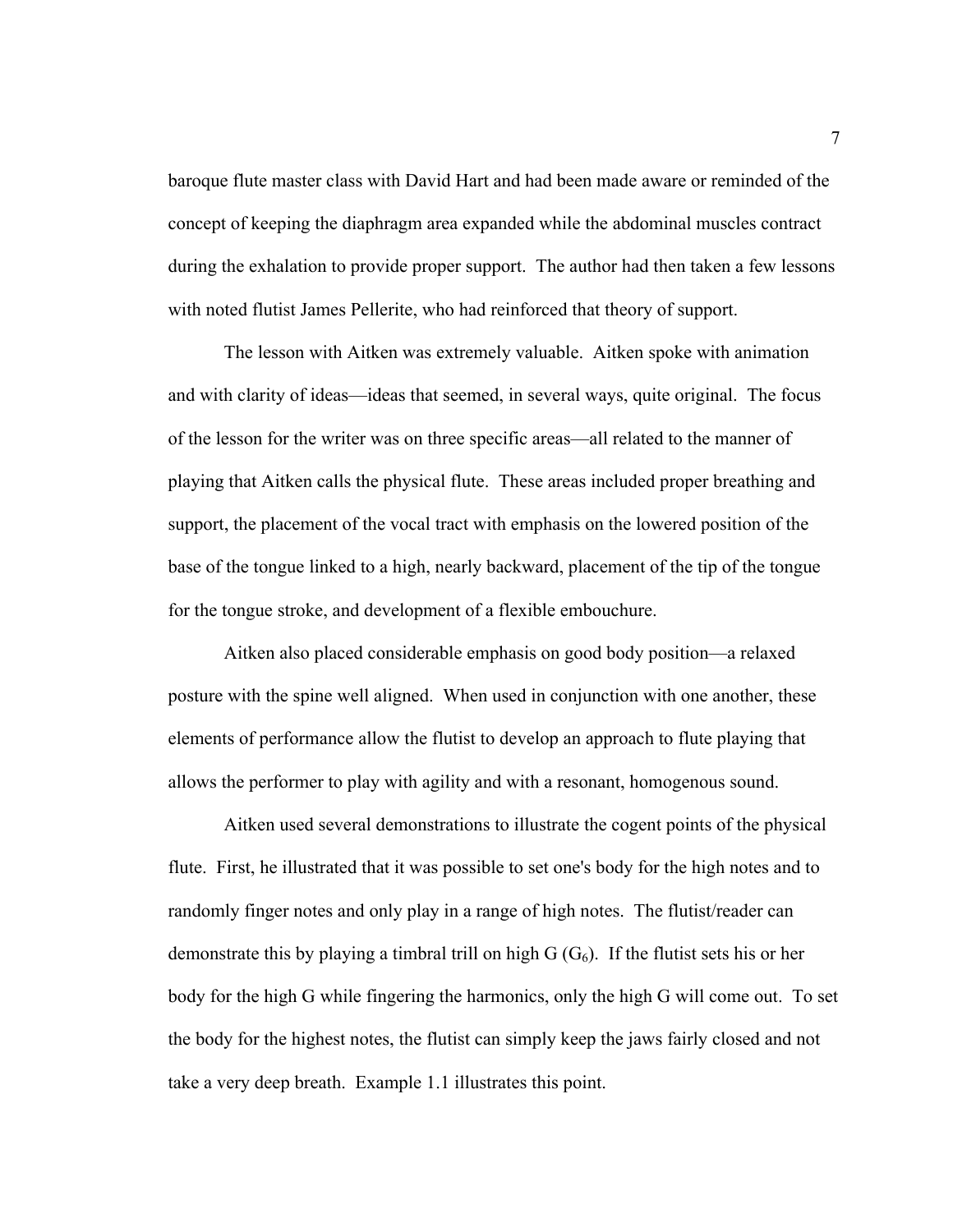Example 1.1.  $G_6$  with harmonics. The flutist should set his or her body for the high G. Only the high G should sound with the harmonic fingerings.



 Another example that Aitken used was that of setting the body for a low note and then playing higher notes and returning to the low note. To set the body for a low note, the flutist should keep the throat open with jaws well apart, and take a very deep breath. As long as the body remains set for the low note, the return to the low note should be relatively easy. The flutist/reader can use Example 1.2 to illustrate this point.

Example 1.2. Low  $G(G_4)$  to higher notes and back again. The flutist's body should be set for the low G. Returning to the low G from the higher notes should be relatively easy.



 Aitken proceeded to review the principles of a supported breath. He placed particular emphasis on the importance of keeping both the chest and diaphragm area expanded while contracting the abdominal muscles on the exhalation.

Another point that he stressed was the placement of the tongue. He made the point that to achieve the most resonant tone the base of the tongue should be in a lowered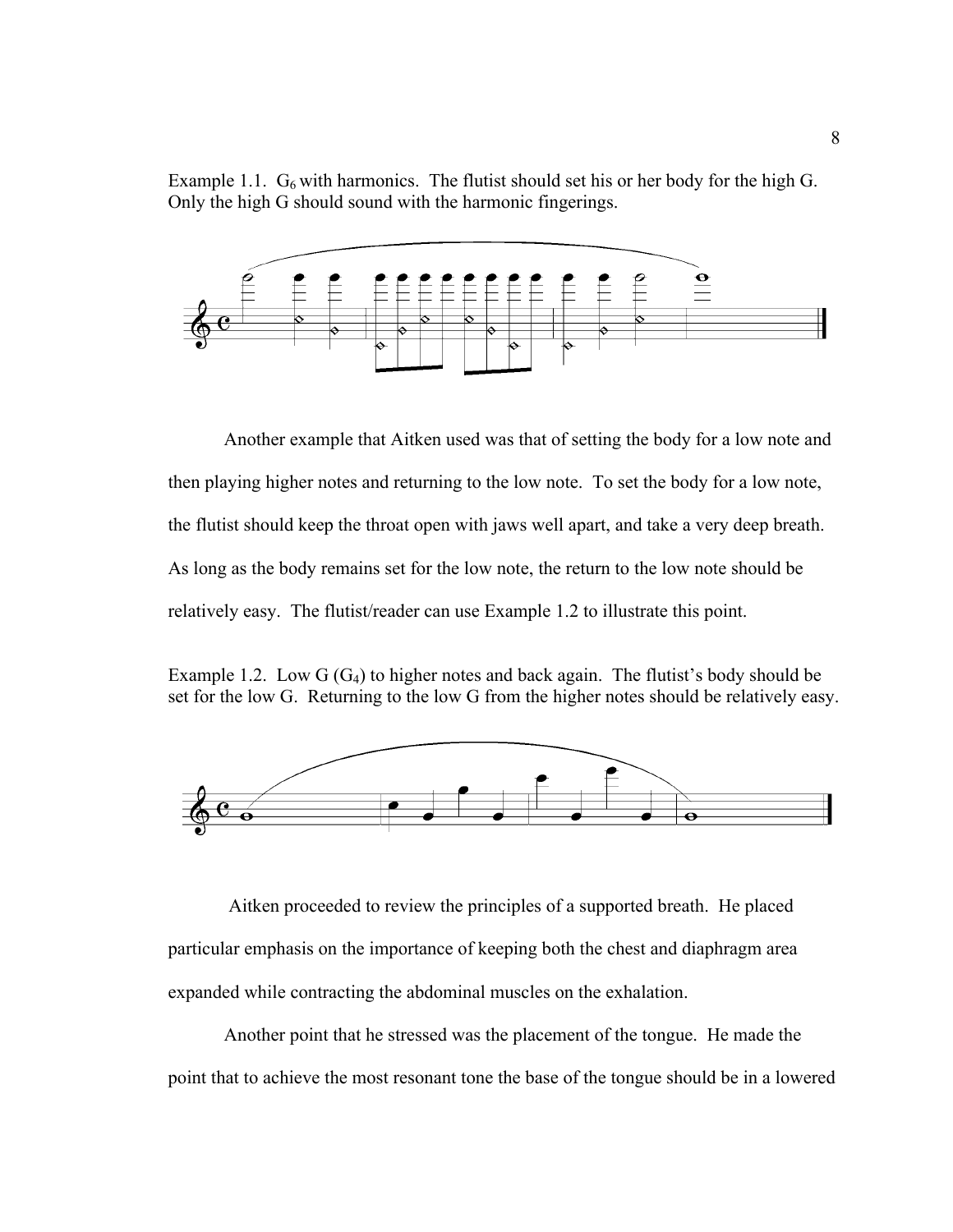position while producing the sound. He also made the point that the base of the tongue should remain in this lowered position during both the inhalation and the exhalation.

Aitken then stated that the tip of the tongue should be placed somewhat back on the roof of the mouth, behind the alveolar ridge, where it could reach without affecting the base of the tongue during the tongue stroke. Tonguing in this way allows the resonance cavities of the mouth to remain stable throughout the tongue–stroke, making it less likely that the tone of a tongued note should inadvertently change during its duration. He also stated that the tongue–stroke should be forward and down, rather than the front to back motion of the tip of the tongue that flutists tend to utilize.

 After making these points he demonstrated a breathing exercise that aids in developing resonance and helps to increase vital capacity. This exercise can be used to prepare the flutist for playing long tones. This simple exercise requires the flutist to inhale slowly, hold the air, exhale some air, and then inhale some more. This action can be repeated several times before the flutist actually plays a long tone. Aitken advocated that flutists should be able to hold a long tone for 60 seconds.

 Aitken used another exercise to develop the ability of playing with resonance. This exercise starts by blowing low  $G(G_4)$  and getting the sound to be as resonant as possible. See Example 1.3. It is important for the flutist to keep the rib cage expanded throughout the duration of the note. The diaphragm area should remain expanded as long as possible and the base of the tongue should remain lowered and in place throughout the note. The jaws should also be kept well apart. This will help keep the body resonance at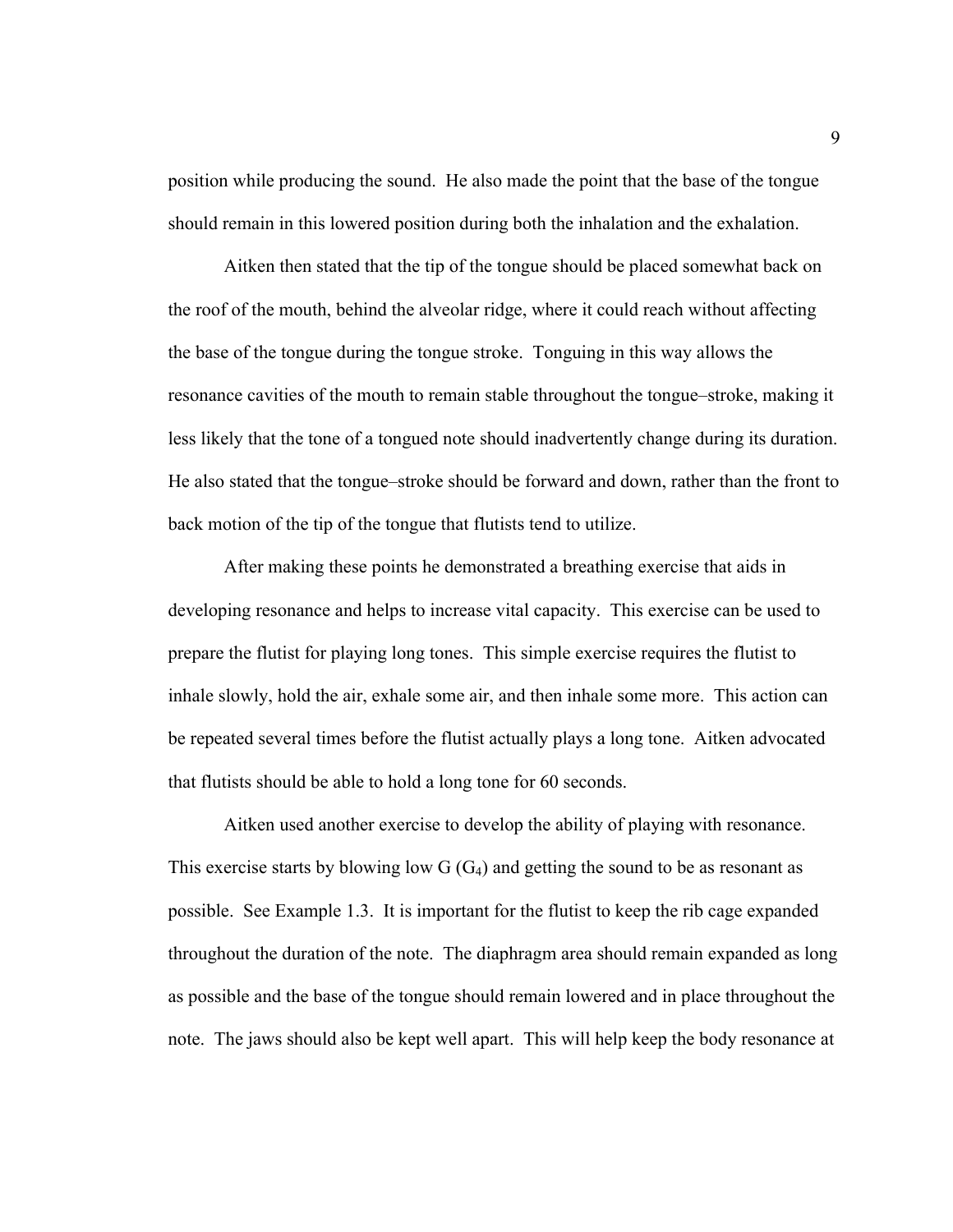its maximum throughout. Aitken suggested that the body resonance cavities should be as open as possible to obtain the most resonant sound.

Example 1.3. Resonant  $G_4$ . The flutist should concentrate on producing the most resonant sound possible by keeping the jaws apart and the throat open. The chest cage should be expanded with air and proper support should be utilized.



The flutist then plays the resonant low G again, while imagining playing the low F with as much resonance as possible. The flutist then slurs from the G to the F while keeping the sound resonant. See Example 1.4. The tone and resonance of the F should match that of the G.

Example 1.4. Resonant low G slurred to resonant low F. The flutist should use creative visualization to prepare for the slur to the low F. The body is set for the ensuing low note before the slur to the lower note is made.



The pattern in Example 1.4 is repeated, each time starting on  $G_4$  and getting progressively lower. The next group is  $G_4$ ,  $F_4$ , and  $E_4$ . Before each change of note, the flutist is to fill the lungs with air, visualize the body placement for the upcoming note, and set the body for that note. See Example 1.5.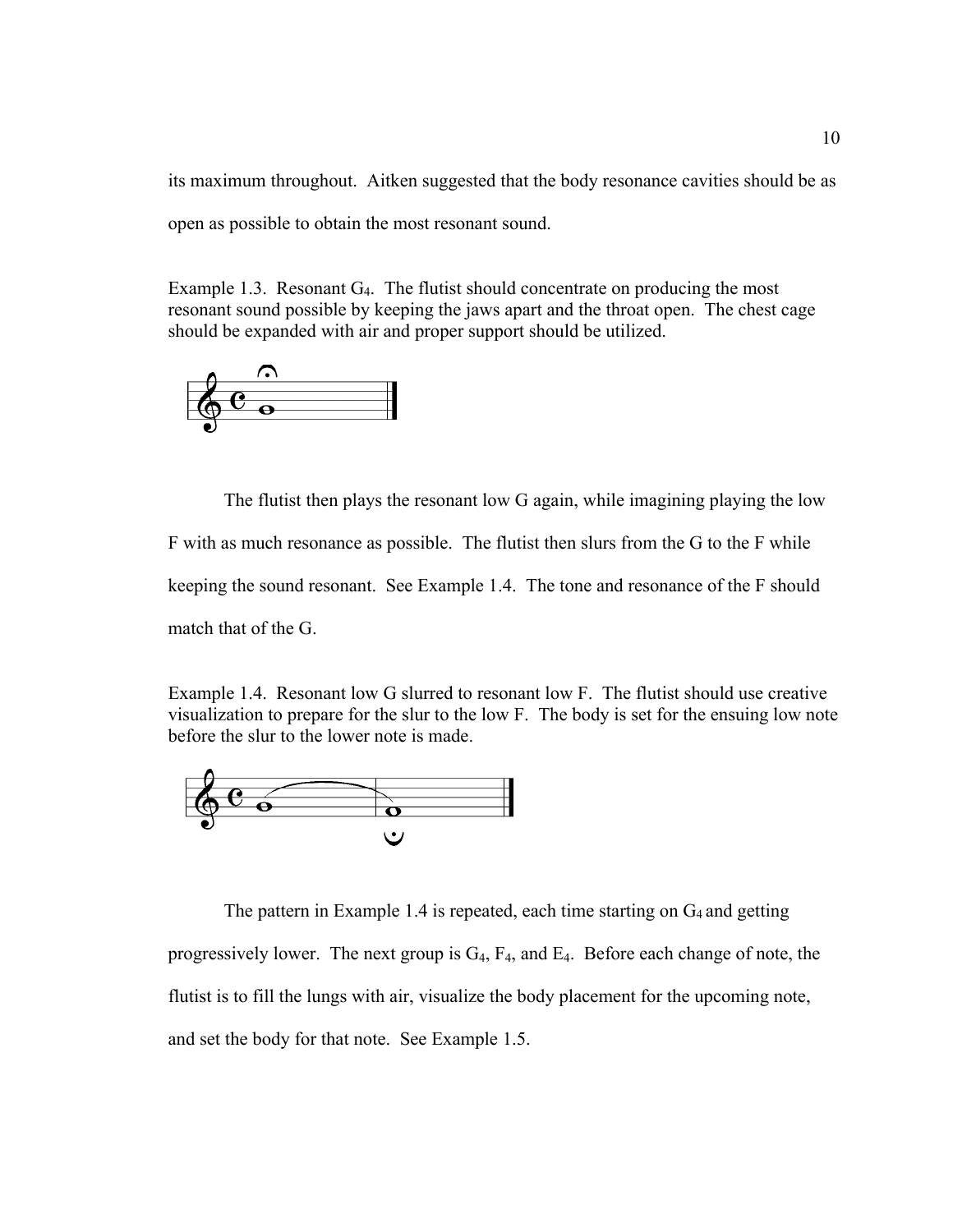Example 1.5. Resonant low G to low E.



 As the flutist performs each new group, attention must be paid to maintaining the body position and resonance for the lowest note of the group. In Example 1.6, the flutist should imagine playing the low D before beginning the exercise.

Example 1.6. Resonant low G to resonant low D. The flutist should fill the lungs with air and visualize and set the body position for low D before playing the G.



The final group is low G descending to low C. See Example 1.7. Aitken stressed that it is important for the flutist to remember the body position for the lowest notes played, and to use that position for the beginning of each new group. By the time the flutist finishes this exercise he or she should be able to play the G, and all subsequent notes of each group, with the same body position and resonance as the low C. The *raison–d'être* of this exercise is to enable the flutist to discover the maximum resonance setting for the body in order to use this body setting for the production of all notes throughout the range of the flute.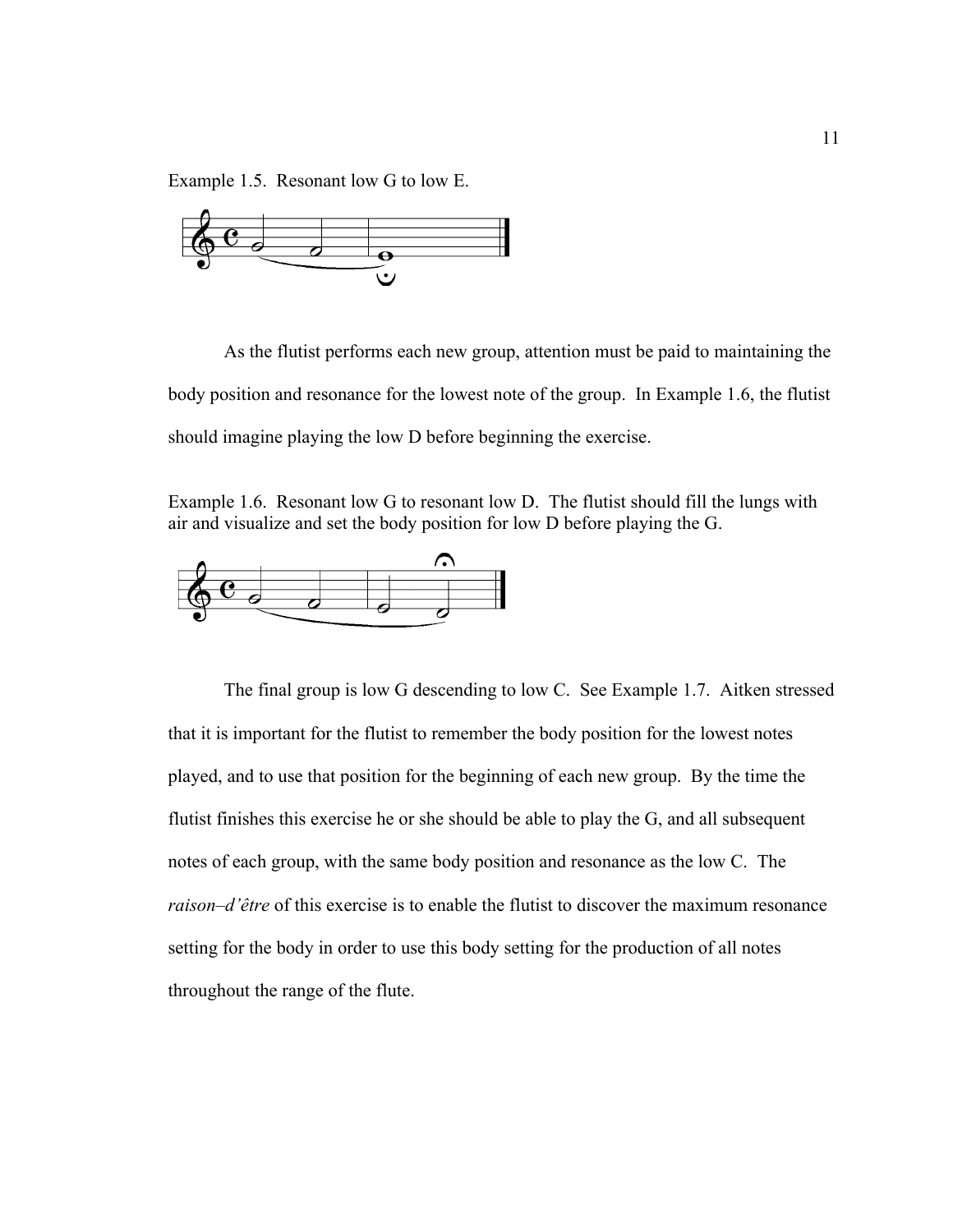Example 1.7. Resonant low G to resonant low C. After extending the resonant exercise to the low C, the flutist should then concentrate on playing all notes with the body set for the low C.



Aitken spoke again of the principle of the body acting as a resonating chamber. He again stated that in order for body resonance to be as effective as possible the chest must remain high (expanded), the diaphragm area should remain expanded on the exhalation, and the cavities of the mouth and throat should be as open as possible in a natural way.

 Aitken proceeded to use a straw and the flute head joint to demonstrate the means by which the upper registers can most easily be achieved. This demonstration relied on the article by Richard Hahn called "The Flute Embouchure and the Soda Straw."<sup>12</sup> Aitken took a soda straw and after flattening it at one end (so that a sound could be produced), he blew across the blow hole of the head joint, producing the fundamental pitch of the head joint. Then, solely by moving the tip of the straw closer to the far wall of the embouchure plate, he produced the next octave. This demonstrated a fundamental law of acoustics—that by moving the source of the air jet closer to the strike–wall of the embouchure plate, one can attain the higher partials of the sound.<sup>13</sup> The other two

<sup>12</sup>Richard R. Hahn, "The Flute Embouchure and the Soda Straw." *The Instrumentalist* 30, no. 3 (October 1975): 46-50.

<sup>13</sup>Neville H, Fletcher, "Some Acoustic Principles of Flute Technique," *The Instrumentalist* 28, no. 7 (February 1974): 58.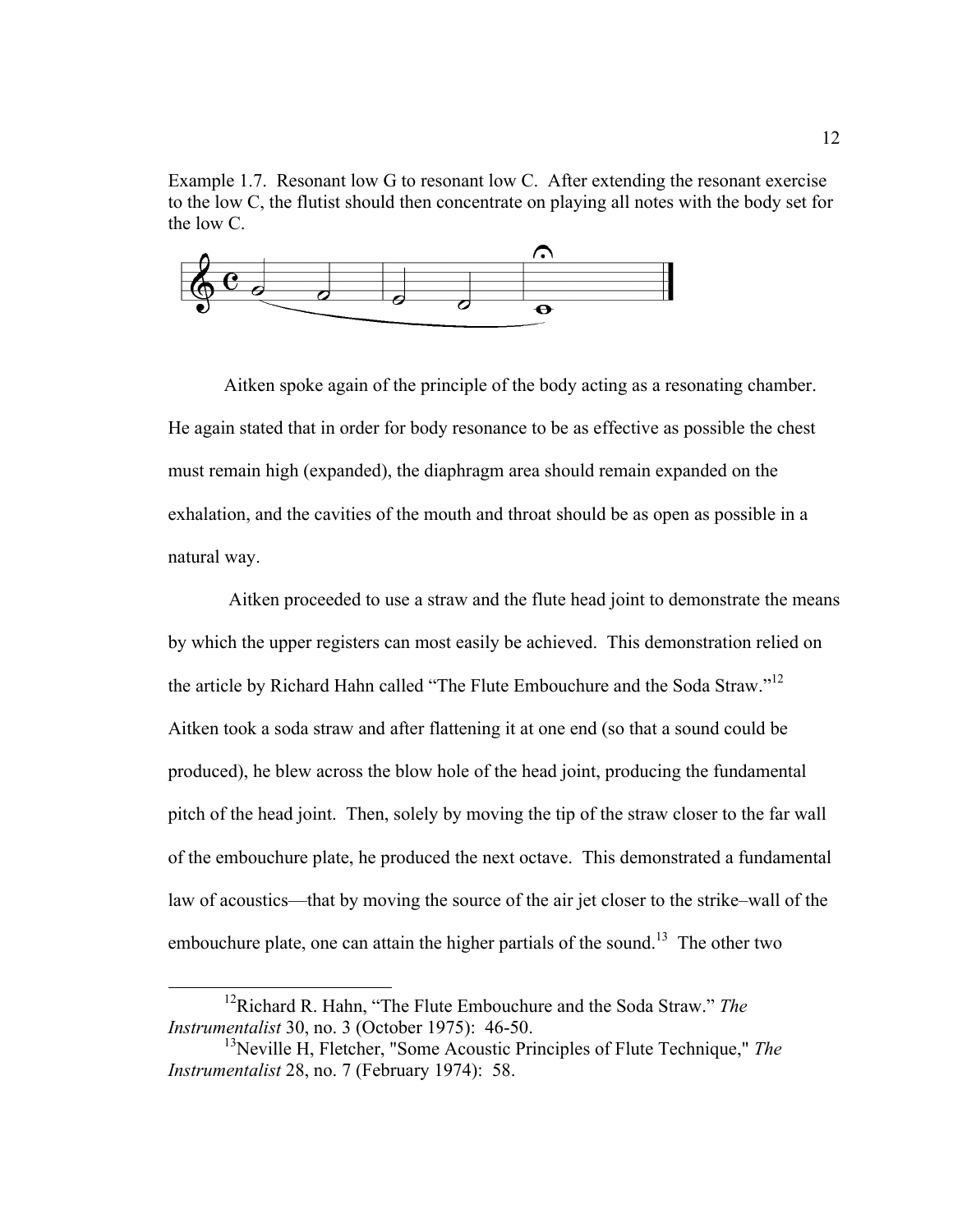methods of attaining the upper partials, either by simply blowing harder or by angling the air stream more across the embouchure plate, are less efficient than this method of producing higher sounds. The physical flute actually combines the reduction of the distance from the lips to the strike wall of the embouchure plate with increased air velocity to achieve register changes in the most efficient manner possible. When the flutist understands the simple acoustical principles involved and can incorporate them into his or her embouchure technique, the flutist can develop a more or less automatic embouchure.

 Aitken explained that the manner of utilizing this acoustical concept in embouchure placement is to set the body for the lowest notes so that when the flutist brings the flute to his lips and fingers a low note—a resonant low note—will sound. He went on to say that to produce the higher notes one needs to bring the upper lip down into the lower lip slightly, which makes a smaller lip opening. This creates more pressure behind the lower lip, which must remain relatively relaxed and flexible. As the pressure behind the lower lip builds, the lips (the lower lip mostly) are pushed forward a minuscule amount by the air stream. This places the lips and the lip opening (the acoustical source of the air stream) closer to the far wall of the embouchure plate, causing the higher partials to sound. This process is aided by the increase in the velocity of the air steam brought about by the smaller lip opening.

 The flutist/reader can demonstrate this by playing the harmonic series on a low C  $(C_4)$ . The flutist should keep the body set for the low C. A full breath should be taken, the throat should be kept open, and the jaws should be kept well apart. The jaws should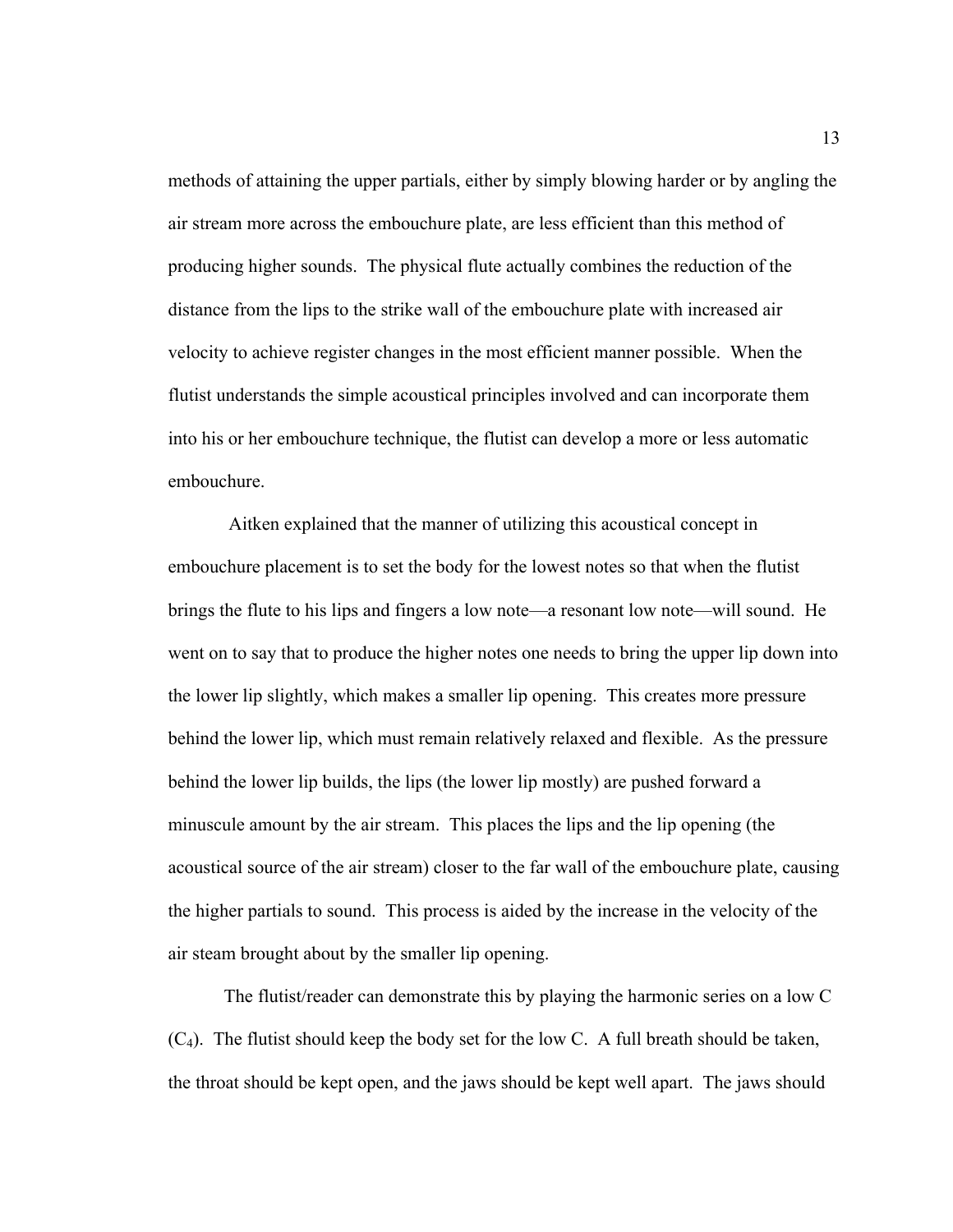be kept well apart not only to increase the size of the resonating chamber in the mouth, but also to keep the teeth away from the lips so that the lips can directly control the air stream and vice versa.

To be able to control the center of the lips, it is important to minimize any adverse tension at the corners. After the low C is played in a resonant way, the flutist should attempt to bring the center of the upper lip down into the lower lip slightly. If the teeth are not directly behind the lips, hindering the action of the air stream, the air should act to push the lips forward to produce the higher notes of the harmonic series. It is very important that the flutist does not make any other changes in embouchure or jaw position, such as pushing the lips forward or by closing the jaw or thrusting it forward. The only action that should consciously be used is the slight lowering of the upper lip into the relaxed lower lip. Example 1.8 shows the  $C_4$  harmonic series from low C to high G.





For the sake of clarity, harmonics are indicated by diamond shaped heads on the fingered note throughout this paper.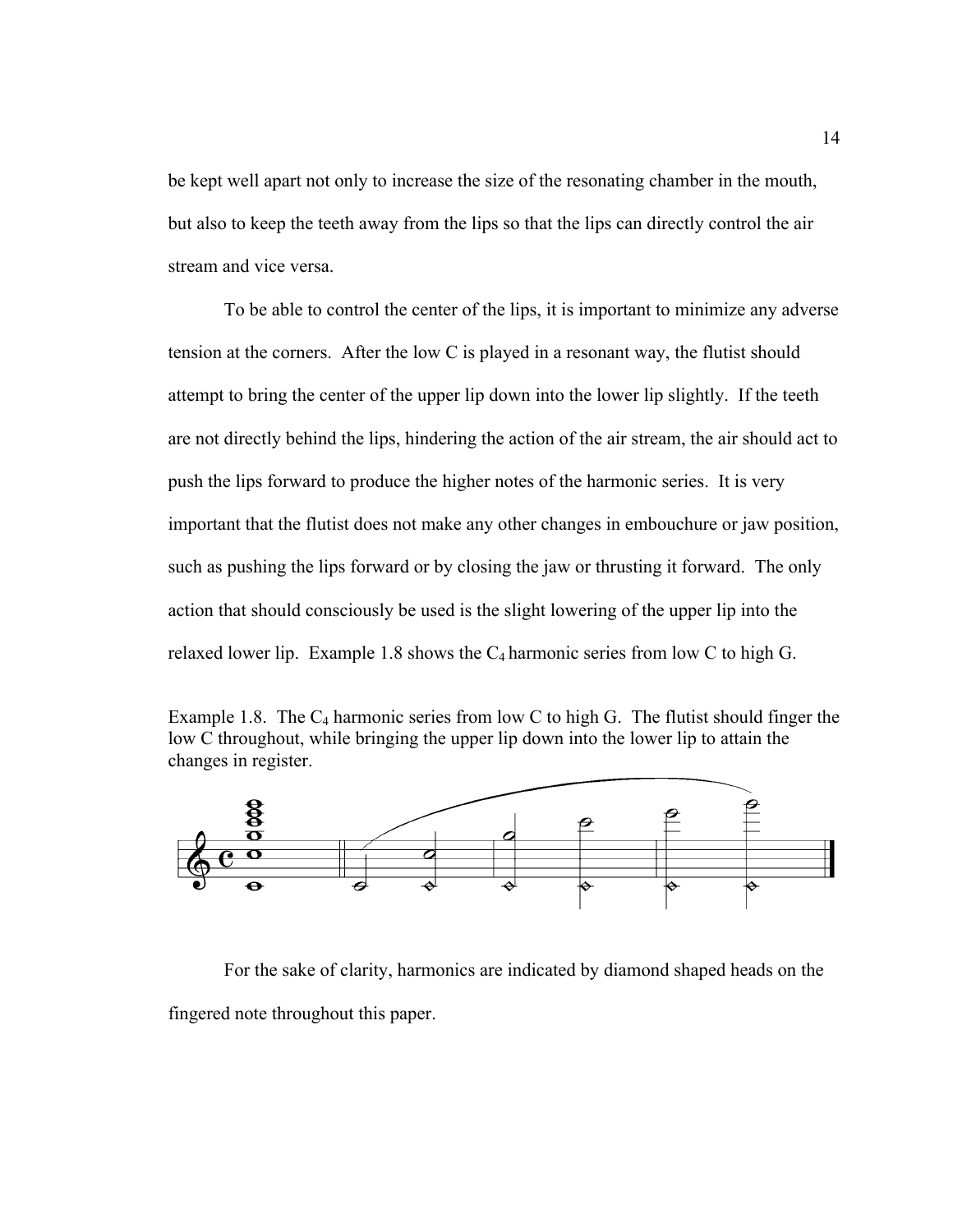#### **The Purpose of this Paper**

It is the hypothesis of the writer that through the utilization of the physical flute technique, the flutist can enhance his or her quality of sound and ease of playing. The recommendations for physical actions, and the exercises provided, should act as a counter to certain *laissez–faire* and *imitato* methods of flute instruction, whereby some flutists are unable to perform adequately for physical reasons and are left to their own devices to try to fix things.

If the flutist/reader has access to a computer program such as *Cool Edit 2000*<sup>14</sup> that can produce a frequency spectrum analysis or a spectral analysis of the flute sound, there is a quantitative means of measuring the results of the technical application of the physical flute technique. By opening the frequency analysis window in *Cool Edit 2000*, it is relatively simple to measure the appearance of partials in the sound upon playback of a recorded sound.

The primary use for frequency analysis would be to ensure that the flute sound is relatively bright and rich. For the purposes of this paper, a second partial of near equal or greater volume than the fundamental would indicate brightness in the sound. As a rule of thumb, one sound will sound richer and fuller than another if it has a greater number of relatively high amplitude partials. Generally, the flutist should try to keep the first six partials well represented in the frequency spectra of all three registers at a moderate

<sup>&</sup>lt;sup>14</sup>Cool Edit 2000. Digital audio editor published by Syntrillium Software. Available as a download at http://www.syntrillium.com.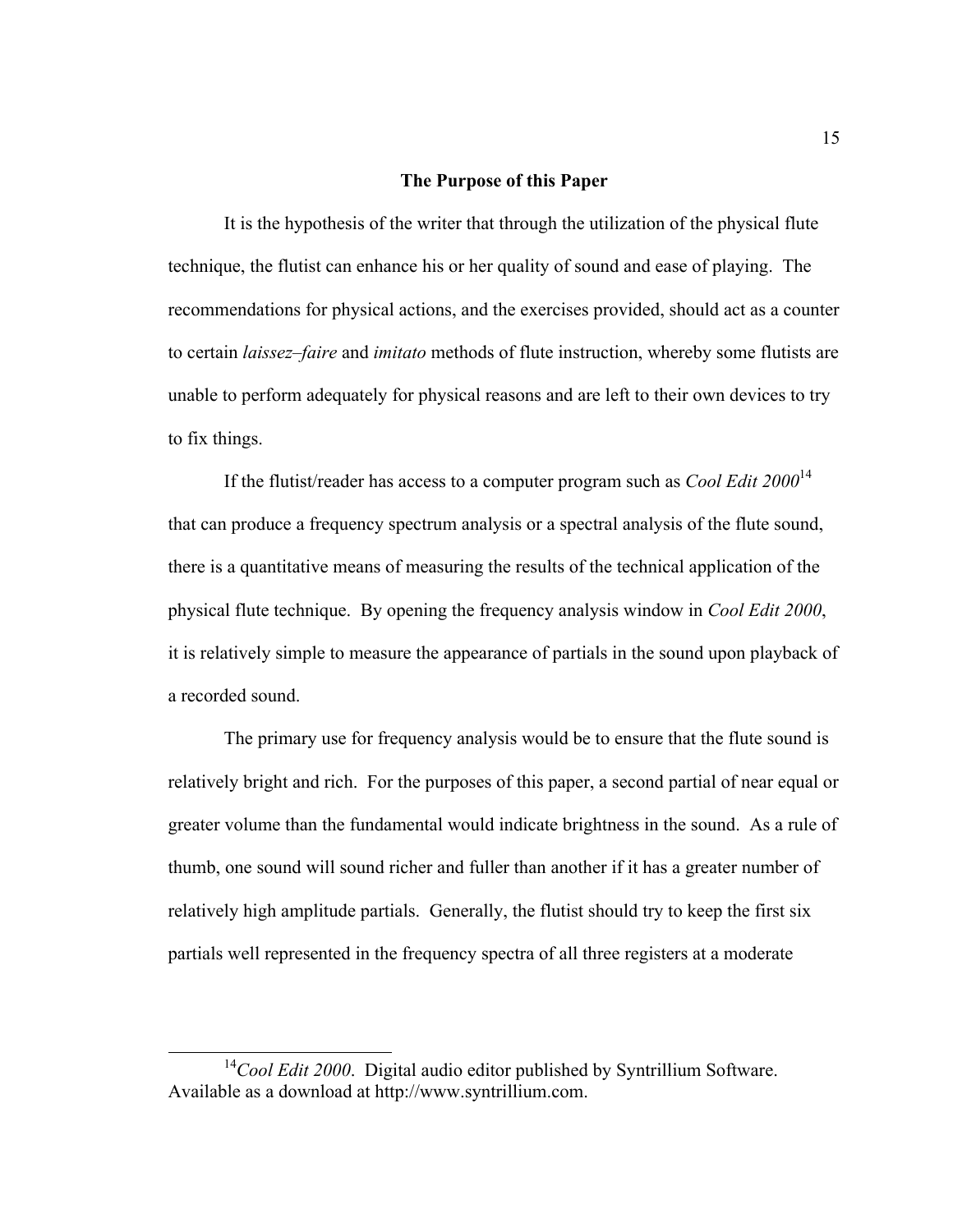dynamic level. Due to the natural resonance patterns of the flute, this task is harder to accomplish in the upper register than in the bottom two octaves.

Examining the frequency spectra (in spectral view) of moving notes for discontinuity can be used to check that the resonant cavities of the mouth and throat do not change during tonal production. This discontinuity would be revealed by changes in the relative strength of partials of adjacent notes when moving from note to note. The flutist/reader is encouraged to make recordings for comparison purposes before engaging in the exercises involved in developing the physical flute technique. Recordings of individual long tones and scales without vibrato, including a three–octave chromatic scale, should be sufficient in this regard. In this way, frequency spectrum analysis and spectral analysis before–and–after screen shots can be used to determine whether there is a quantitative difference in the sound after performing the exercises in this paper.

 Chapter 2 includes a survey of supporting materials that examines models for the physical flute technique in the flute and vocal pedagogy. The vocal science pedagogical works of Richard Miller, in particular, are used to note similarities between vocal techniques and the techniques involved in the physical flute. Some similarities to and specific differences from other flute techniques are noted.

The third chapter of the paper is devoted to the presentation of the physical properties of the physical flute. Photographs of actual flute players will show the important characteristics of the physical flute. The three most important areas of the physical flute—proper breathing and support; mouth, jaw, and throat placement; and the